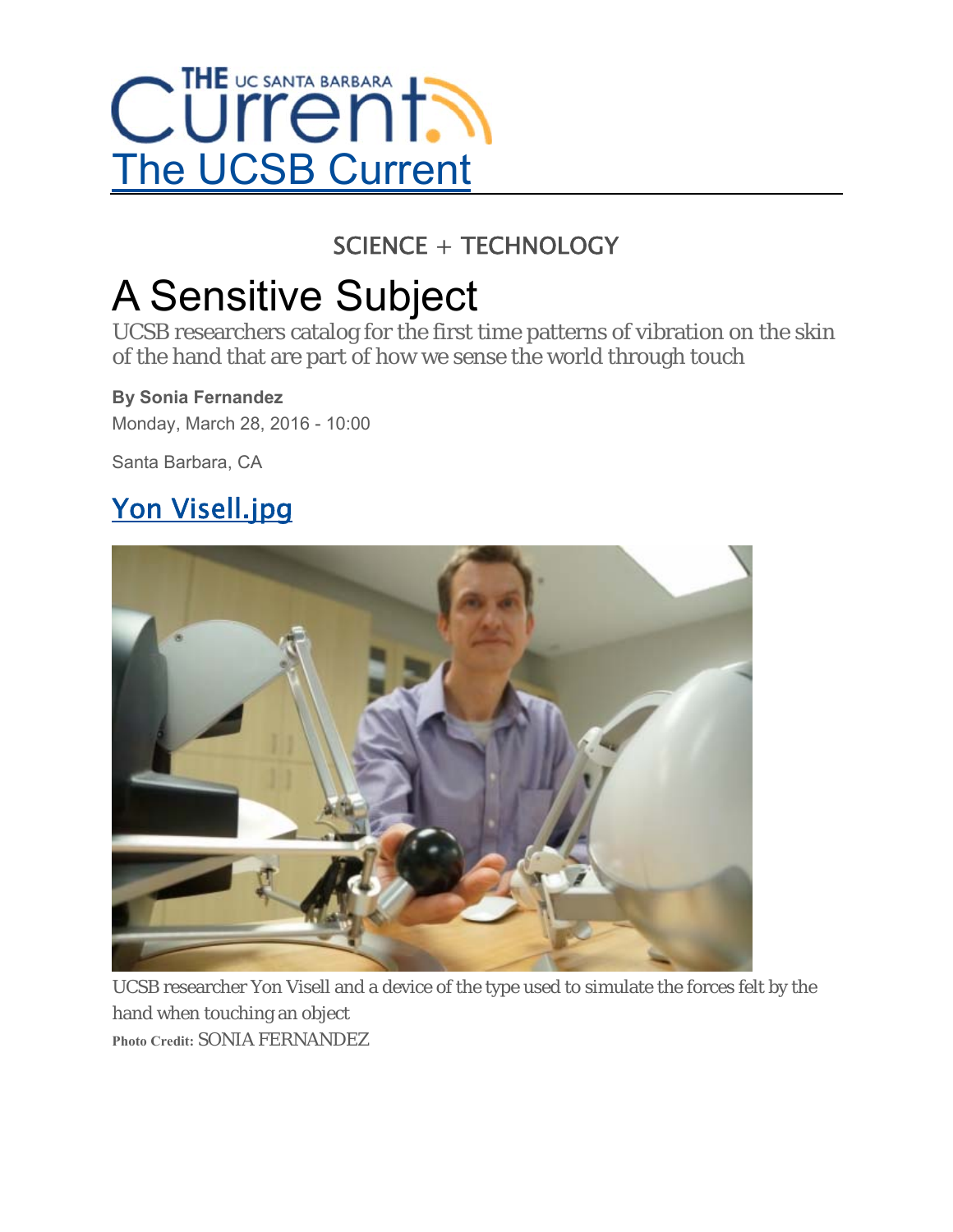

Vibration patterns of the type measured by the authors of the study **Photo Credit:** COURTESY PHOTO

Type an email on your computer. Raise a glass to your lips. Feel for the light switch in a dark room. Simple, everyday tasks can demand subtle interactions between our hands and our surroundings, but, surprisingly, much remains unknown about the mechanics of the sense of touch.

"Most people don't have a very clear picture of how touch sensation actually arises," said UC Santa Barbara faculty member Yon Visell, an assistant professor in the Department of Electrical and Computer Engineering, in the Department of Mechanical Engineering and in the campus's Media Arts and Technology graduate program. While people are familiar with touch as consisting of the interaction between two surfaces — the skin and whatever it is in contact with — they are less aware of the subtle ways that touch sensing helps us to identify and navigate our surroundings, he said.

For instance, if your fingers are numb, you may still be able to move them, but be hesitant to pick up an object or send a text message, because of the lack of sensation — think of what happens when your foot or arm falls asleep. According to a study co-authored by Visell that appears in the Proceedings in the National Academy of Sciences, our hands in particular have access to rich tactile information that travels far beyond the tips of our fingers. This may help to explain some remarkable capabilities of the sense of touch — why, for example, people whose fingers have been anesthetized are still able to feel fine surface detail, as has been demonstrated in prior research.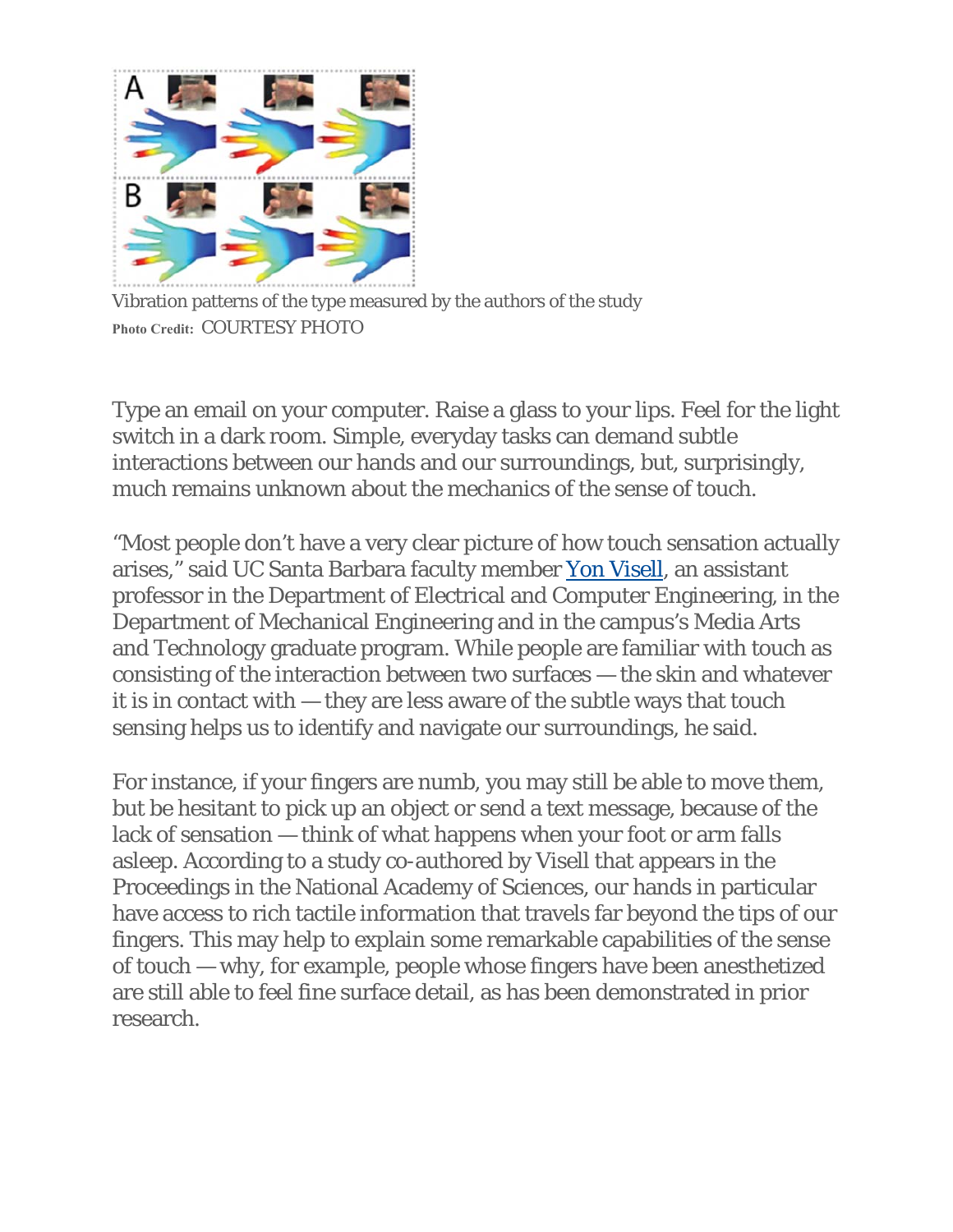"The way they seem to be able to do this is by using mechanical signals, or vibrations, that travel beyond the fingers, farther up the arm," said Visell. "The hand has specialized sensory end organs distributed widely in it that can capture such mechanical vibrations at a distance."

Their study used a specialized array of tiny accelerometers, or vibration sensors, worn on the sides and backs of the fingers and hands. With this device, the researchers were able, for the first time, to capture, catalog and analyze patterns of vibration in the skin of the whole hand that were produced during active touch. Actions such as tapping and sliding one or several fingers over different types of material, as well grasping, gripping and indirect tapping (using an object to tap on a surface) all gave rise to distinctive vibration signatures. "We can liken this to the different ways that a bell will sound if it is struck by a metal hammer or a rubber mallet," said Visell.

"How do those signals reflect what it is that we're doing and what it is we're touching? Do parts of the hand nearer to the wrist receive significant information about the shape of the object that we're touching, what it's composed of, or how we're touching it? How are different parts of the hand involved in touch sensing?" Visell said of the fundamental questions that motivated his group to pursue this research. "It is possible that the hand, like the ear, is able to use vibrations produced through contact in order to infer what is being touched, and how the hand is touching it."

According to the study, the vibrations generated through touch, and the distribution of vibrations in the hand, depend very closely on the type of action and the object being manipulated. For instance, vibration patterns produced by tapping a single finger were stronger than those made by grasping, gripping or sliding, but were much more localized in the finger. The patterns of vibration throughout the skin of the hand also varied according to the number of fingers used, the object being manipulated and the action being performed. Tapping the index and middle finger alone was sufficient to elicit vibrations that covered most of the surface of the hand. Even the size of the object being grasped – for example, whether a glass was small or large — influenced the vibrations that were felt by the hand.

The applications for the information gained in this study are many. They may contribute not only to the foundations of our understanding of touch, but also contribute to fields such as virtual reality by enabling wearable